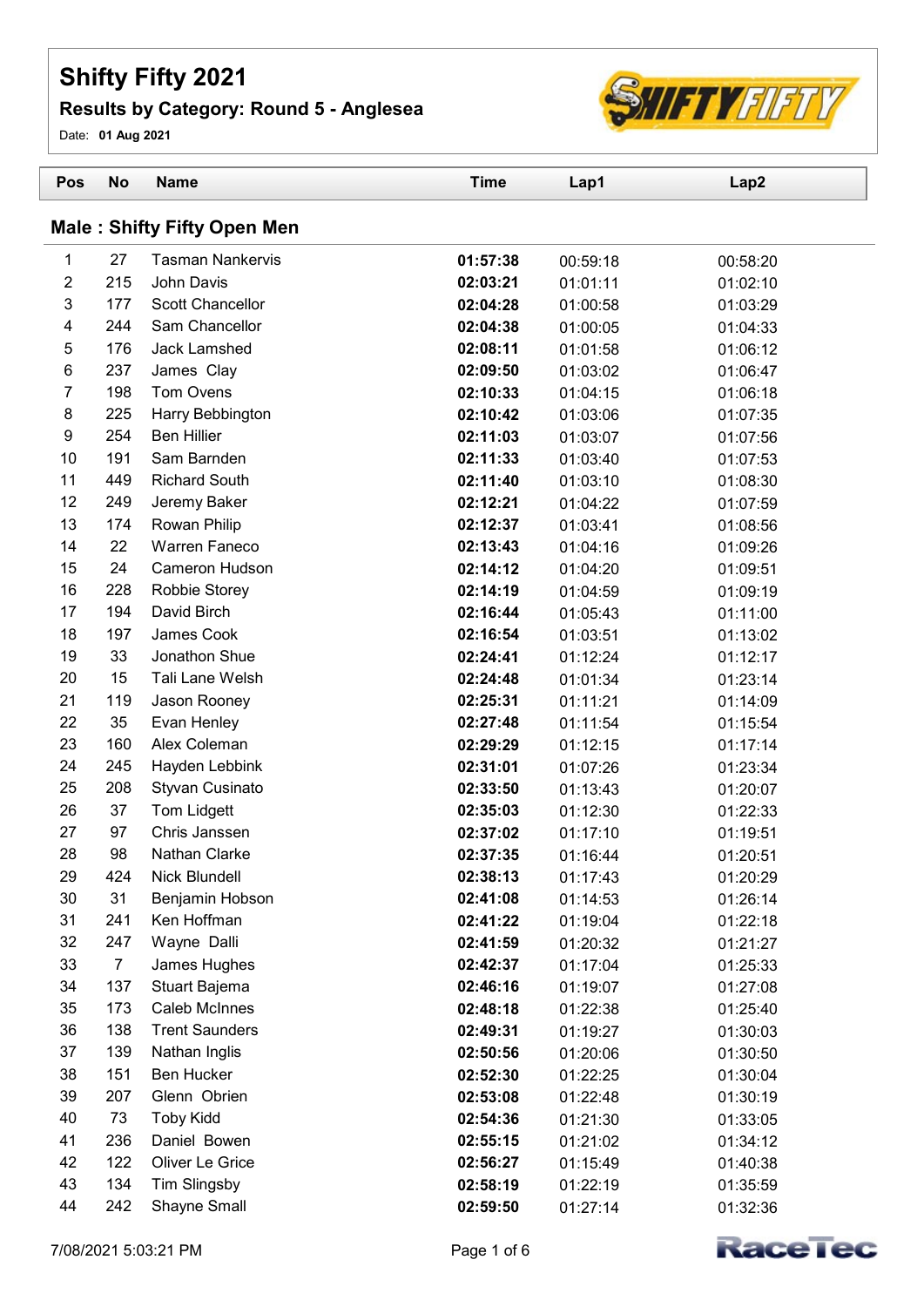| Pos                       | <b>No</b> | <b>Name</b>                            | <b>Time</b> | Lap1     | Lap2     |
|---------------------------|-----------|----------------------------------------|-------------|----------|----------|
| 45                        | 190       | Joshua Franzi                          | 03:02:39    | 01:22:47 | 01:39:52 |
| 46                        | 152       | <b>Brennan Roberts</b>                 | 03:04:22    | 01:28:51 | 01:35:31 |
| 47                        | 89        | <b>Michael Pereira</b>                 | 03:04:37    | 01:27:13 | 01:37:23 |
| 48                        | 125       | Paul Ferris                            | 03:05:26    | 01:31:51 | 01:33:34 |
| 49                        | 167       | Josh Moulton                           | 03:08:33    | 01:32:59 | 01:35:34 |
| 50                        | 201       | Philip Chalko                          | 03:10:15    | 01:28:03 | 01:42:11 |
| 51                        | 59        | <b>Brad Harris</b>                     | 03:10:25    | 01:27:50 | 01:42:34 |
|                           |           | <b>Female: Shifty Fifty Open Women</b> |             |          |          |
| $\mathbf{1}$              | 104       | Peta Mullens                           | 02:18:13    | 01:08:43 | 01:09:29 |
| $\overline{c}$            | 216       | <b>Courtney Sherwell</b>               | 02:18:26    | 01:08:25 | 01:10:01 |
| $\ensuremath{\mathsf{3}}$ | 189       | Melissa Mackenzie                      | 02:51:03    | 01:23:05 | 01:27:57 |
| $\overline{\mathbf{4}}$   | 129       | Tegwyn McManamny                       | 03:03:46    | 01:28:50 | 01:34:56 |
| $\sqrt{5}$                | 157       | Lin Lo                                 | 03:33:57    | 01:45:47 | 01:48:10 |
|                           |           | Male: Shifty Fifty 40-49yrs Men        |             |          |          |
| 1                         | 250       | <b>Rohin Adams</b>                     | 02:06:53    | 01:02:00 | 01:04:53 |
| $\overline{2}$            | 156       | David Harberts                         | 02:14:12    | 01:04:25 | 01:09:47 |
| $\sqrt{3}$                | 224       | Andrew Low                             | 02:15:59    | 01:04:24 | 01:11:35 |
| 4                         | 70        | <b>Grant Lebbink</b>                   | 02:16:14    | 01:05:40 | 01:10:33 |
| $\mathbf 5$               | 110       | Sam Maffett                            | 02:18:10    | 01:07:29 | 01:10:40 |
| $\,6\,$                   | 124       | Dominic Burton                         | 02:18:22    | 01:06:14 | 01:12:07 |
| $\overline{7}$            | 252       | Jarrod Marroni                         | 02:19:26    | 01:08:22 | 01:11:03 |
| $\bf 8$                   | 149       | <b>Brad Bullock</b>                    | 02:20:32    | 01:07:59 | 01:12:33 |
| $\boldsymbol{9}$          | 63        | Cameron Shakespeare                    | 02:28:31    | 01:12:19 | 01:16:11 |
| 10                        | 93        | Marc Loeliger                          | 02:30:51    | 01:12:21 | 01:18:29 |
| 11                        | 226       | <b>Todd Lewis</b>                      | 02:31:32    | 01:17:34 | 01:13:57 |
| 12                        | 16        | David Henderson                        | 02:32:44    | 01:16:45 | 01:15:59 |
| 13                        | 79        | Cameron Frost                          | 02:33:45    | 01:14:30 | 01:19:14 |
| 14                        | 105       | James Taylor                           | 02:34:27    | 01:24:09 | 01:10:18 |
| 15                        | 179       | David Ogilvie                          | 02:35:03    | 01:15:31 | 01:19:32 |
| 16                        | 5         | Anthony Jones                          | 02:35:54    | 01:16:36 | 01:19:18 |
| 17                        | 88        | <b>Trevor Baas</b>                     | 02:36:21    | 01:15:56 | 01:20:24 |
| 18                        | 102       | Adrian Vandenbergh                     | 02:37:45    | 01:16:04 | 01:21:41 |
| 19                        | 32        | <b>Tim Neal</b>                        | 02:37:56    | 01:16:38 | 01:21:17 |
| 20                        | 57        | David Woods                            | 02:38:48    | 01:17:52 | 01:20:55 |
| 21                        | 200       | <b>Ashley Manners</b>                  | 02:39:21    | 01:16:22 | 01:22:58 |
| 22                        | 9         | Chris OÆDonnell                        | 02:39:49    | 01:19:55 | 01:19:54 |
| 23                        | 116       | Chris Chatham                          | 02:40:08    | 01:16:06 | 01:24:01 |
| 24                        | 42        | <b>Craig Porter</b>                    | 02:40:12    | 01:18:59 | 01:21:13 |
| 25                        | 10        | Nathan Wilson                          | 02:40:46    | 01:15:13 | 01:25:33 |
| 26                        | 106       | Mark Van Halen                         | 02:40:48    | 01:24:47 | 01:16:00 |
| 27                        | 126       | Marc Wrobel                            | 02:41:45    | 01:16:31 | 01:25:13 |
| 28                        | 184       | Dan Garlick                            | 02:43:50    | 01:20:41 | 01:23:09 |
| 29                        | 128       | <b>Chris Cowled</b>                    | 02:44:55    | 01:16:23 | 01:28:31 |
| 30                        | 186       | Jarratt Morgan                         | 02:45:08    | 01:17:09 | 01:27:58 |
| 31                        | 99        | <b>Adrian Dillon</b>                   | 02:45:54    | 01:22:05 | 01:23:48 |
| 32                        | 154       | <b>Travis Ashford</b>                  | 02:46:51    | 01:21:24 | 01:25:26 |
| 33                        | 58        | Darryl Stead                           | 02:47:02    | 01:20:00 | 01:27:02 |
| 34                        | 148       | Ron van Raaphorst                      | 02:48:08    | 01:22:26 | 01:25:42 |
| 35                        | 163       | <b>Andrew Huett</b>                    | 02:48:12    | 01:20:39 | 01:27:32 |

L

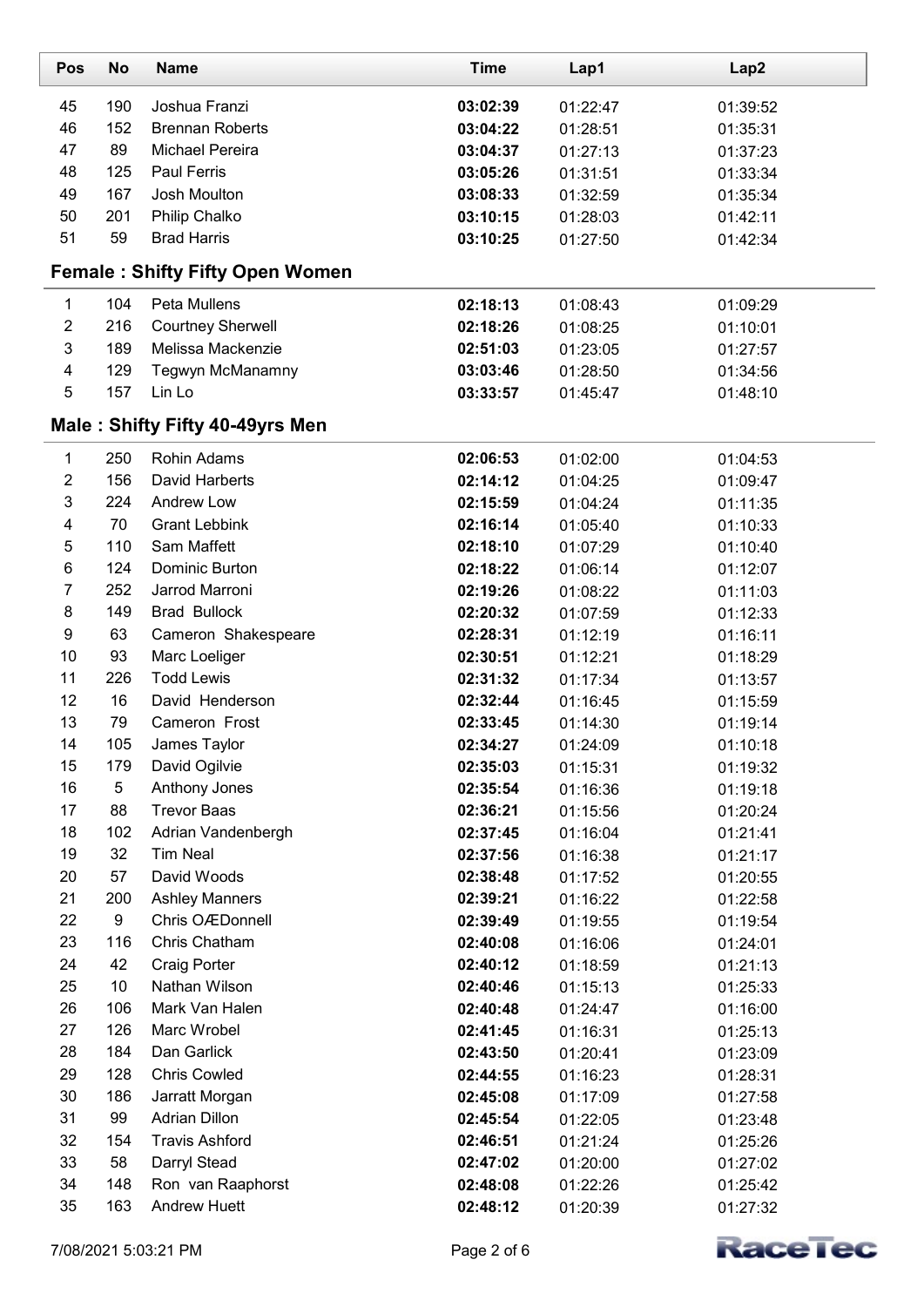| Pos                     | No             | <b>Name</b>                         | <b>Time</b> | Lap1     | Lap2            |
|-------------------------|----------------|-------------------------------------|-------------|----------|-----------------|
| 36                      | 232            | Aaron Batchelor                     | 02:49:36    | 01:21:06 | 01:28:30        |
| 37                      | 204            | <b>Matthew Turner</b>               | 02:49:46    | 01:20:31 | 01:29:15        |
| 38                      | 240            | <b>Matthew Bennett</b>              | 02:50:40    | 01:20:34 | 01:30:06        |
| 39                      | 54             | Raph Touzel                         | 02:51:37    | 01:22:27 | 01:29:09        |
| 40                      | 195            | Ben Lohse                           | 02:51:53    | 01:22:42 | 01:29:10        |
| 41                      | 223            | <b>Shane Ellis</b>                  | 02:52:58    | 01:24:33 | 01:28:24        |
| 42                      | 47             | Michael Wallis-Tayler               | 02:53:09    | 01:21:35 | 01:31:34        |
| 43                      | 56             | Seton Macleod                       | 02:56:22    | 01:22:09 | 01:34:13        |
| 44                      | 64             | <b>Aaron Donnelly</b>               | 02:59:16    | 01:33:44 | 01:25:31        |
| 45                      | 158            | <b>Tseng Khoo</b>                   | 03:04:53    | 01:30:52 | 01:34:01        |
| 46                      | 65             | Paul Cations                        | 03:06:51    | 01:30:43 | 01:36:08        |
| 47                      | 183            | Hamish Molloy                       | 03:08:19    | 01:31:18 | 01:37:00        |
| 48                      | 155            | Simon Undrill                       | 03:08:26    | 01:25:00 | 01:43:25        |
| 49                      | 103            | Andrew Jackson                      | 03:10:04    | 01:31:16 | 01:38:47        |
| 50                      | 146            | <b>Colin Dailey</b>                 | 03:10:56    | 01:25:51 | 01:45:05        |
| 51                      | 34             | <b>Chris Barrett</b>                | 03:11:33    | 01:30:49 | 01:40:43        |
| 52                      | 209            | Simon Cusinato                      | 03:11:55    | 01:29:02 | 01:42:53        |
| 53                      | 17             | <b>Grant Morgan</b>                 | 03:12:15    | 01:38:43 | 01:33:31        |
| 54                      | 6              | <b>Chris Gunther</b>                | 03:12:49    | 01:29:31 | 01:43:17        |
| 55                      | 36             | Craig Van Dort                      | 03:15:35    | 01:38:06 | 01:37:29        |
| 56                      | 55             | <b>Matthew Keays</b>                | 03:16:23    | 01:24:40 | 01:51:42        |
| 57                      | 77             | Darren Boxall                       | 03:16:42    | 01:36:14 | 01:40:27        |
| 58                      | $\mathfrak{S}$ | Josh Williams                       | 03:17:10    | 01:29:57 | 01:47:13        |
| 59                      | 8              | Ash Butler                          | 03:17:41    | 01:31:47 | 01:45:54        |
| 60                      | 100            | Craig Ypinazar                      | 03:17:49    | 01:38:28 | 01:39:20        |
| 61                      | 85             | Travis Boyer                        | 03:20:44    | 01:27:41 | 01:53:03        |
| 62                      | 12             | Jon Watts                           | 03:21:18    | 01:34:09 | 01:47:08        |
| 63                      | 206            | Alex Lachowicz                      | 03:31:48    | 01:37:16 | 01:54:32        |
| 64                      | 192            | Adam Taylor                         | 03:36:10    | 01:37:52 | 01:58:17        |
| 65                      | 170            | Jose Rodriguez                      | 03:43:45    | 01:45:28 | 01:58:16        |
| 66                      | 45             | Luke Watson                         | 03:49:42    | 01:48:10 | 02:01:32        |
| 67                      | 161            | Jamie Green                         | 04:06:03    | 02:09:28 | 01:56:34        |
| 68                      | 46             | <b>Barry Lowe</b>                   | 04:07:48    | 01:57:55 | 02:09:53        |
| 69                      | 80             | Greg Betts                          | 04:09:26    | 02:13:04 | 01:56:21        |
| 70                      | 43             | Steve Gilmore                       | 01:38:28    | 01:38:28 |                 |
| 71                      | 222            | <b>Bryan Benshoof</b>               | 01:52:00    | 01:52:00 |                 |
| 72                      | 135            | <b>Dallas Brooks</b>                | 01:52:07    | 01:52:07 |                 |
| 73                      | 164            | Kevin Hepburn                       | 01:54:15    | 01:54:15 |                 |
| 74                      | 235            | <b>Matt Frith</b>                   | 02:16:09    | 02:16:09 |                 |
| 75                      | 84             | Jeff Garmany                        | 02:26:35    | 02:26:35 |                 |
|                         |                | Female: Shifty Fifty 40-49yrs Women |             |          |                 |
| $\mathbf{1}$            | 221            | <b>Kate Kellett</b>                 | 02:34:42    | 01:16:10 | 01:18:32        |
| $\overline{c}$          | 168            | Julia Clark                         | 02:47:06    | 01:21:44 | 01:25:21        |
| $\mathsf 3$             | 219            | <b>Ruth Taylor</b>                  | 03:02:16    | 01:30:32 | 01:31:44        |
| $\overline{\mathbf{4}}$ | 234            | <b>Beth Meades</b>                  | 03:41:34    | 01:45:21 | 01:56:12        |
| 5                       | 188            | Suzanne Ternel                      | 04:06:02    | 01:58:17 | 02:07:45        |
|                         |                | Male: Shifty Fifty 50yrs+ Men       |             |          |                 |
| 1                       | 231            | Craig Jones                         | 02:26:03    | 01:11:14 | 01:14:48        |
| $\overline{2}$          | 229            | Tom Craw                            | 02:26:30    | 01:11:29 | 01:15:01        |
|                         |                |                                     |             |          |                 |
| 7/08/2021 5:03:21 PM    |                |                                     | Page 3 of 6 |          | <b>Kace Tec</b> |

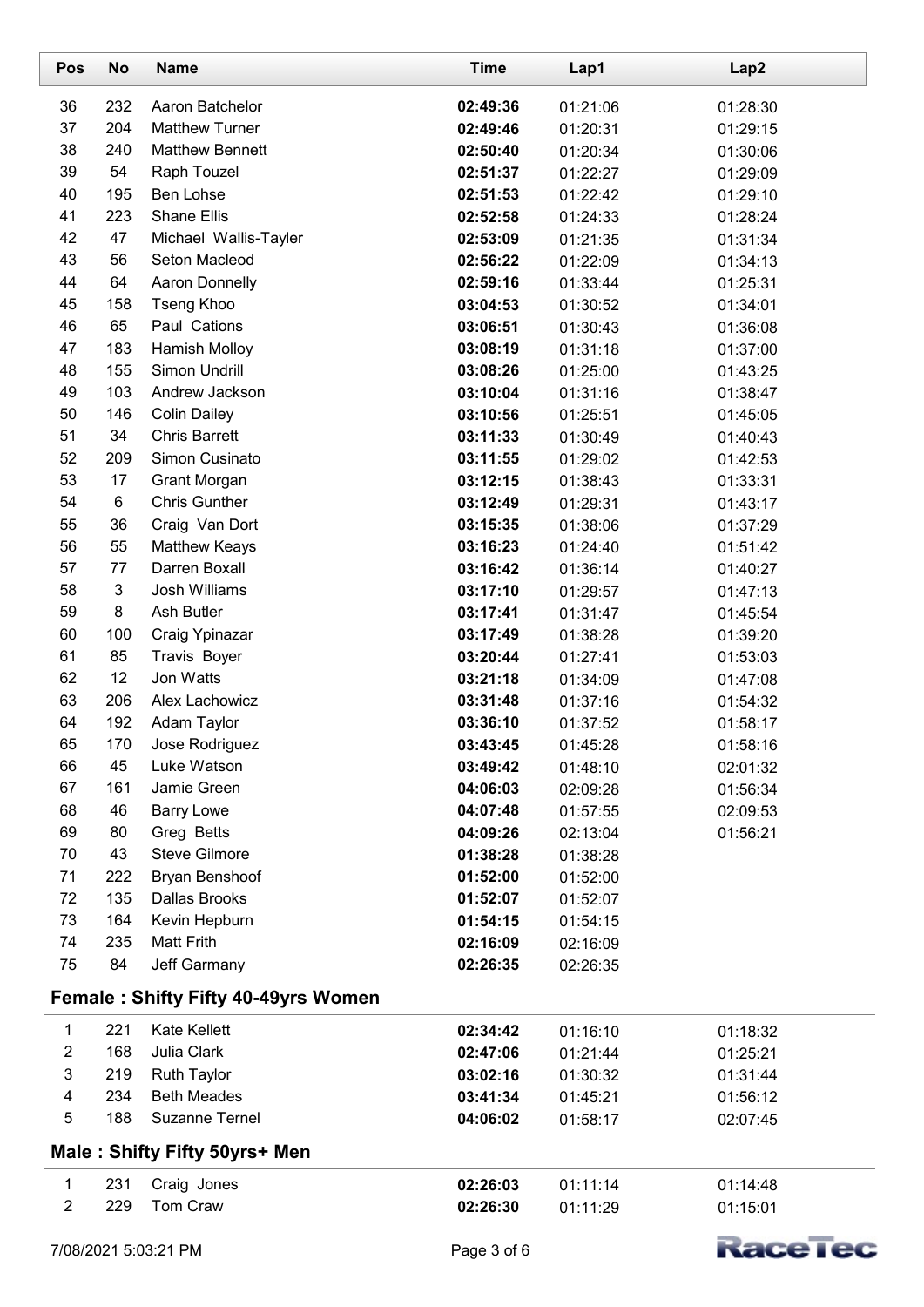| Pos                     | <b>No</b> | <b>Name</b>                           | <b>Time</b> | Lap1     | Lap2     |
|-------------------------|-----------|---------------------------------------|-------------|----------|----------|
| 3                       | 25        | Sean Kierce                           | 02:27:03    | 01:11:22 | 01:15:40 |
| $\overline{\mathbf{4}}$ | 52        | Tim Jamieson                          | 02:30:21    | 01:21:48 | 01:08:32 |
| $\mathbf 5$             | 238       | <b>Russell Newnham</b>                | 02:33:36    | 01:14:16 | 01:19:19 |
| 6                       | 243       | <b>Mark Flett</b>                     | 02:34:30    | 01:14:45 | 01:19:44 |
| $\overline{7}$          | 83        | Ron Thomas                            | 02:37:10    | 01:16:01 | 01:21:08 |
| $\bf 8$                 | 41        | Rob Ball                              | 02:46:47    | 01:18:54 | 01:27:53 |
| $\boldsymbol{9}$        | 19        | <b>Richard Eisner</b>                 | 02:47:06    | 01:21:05 | 01:26:00 |
| 10                      | 143       | Dean Robinson                         | 02:48:17    | 01:20:38 | 01:27:38 |
| 11                      | 94        | Michael Morse                         | 02:48:54    | 01:21:47 | 01:27:07 |
| 12                      | 61        | Mark Saxon                            | 02:49:14    | 01:19:18 | 01:29:56 |
| 13                      | 18        | <b>Warren Harding</b>                 | 02:50:29    | 01:17:37 | 01:32:52 |
| 14                      | 150       | Andrew R BELL                         | 02:55:12    | 01:22:50 | 01:32:22 |
| 15                      | 86        | <b>Trevor Poole</b>                   | 02:56:04    | 01:21:26 | 01:34:38 |
| 16                      | 169       | Mick Ritchie                          | 02:56:30    | 01:24:09 | 01:32:20 |
| 17                      | 248       | Stephen Wilkin                        | 02:56:49    | 01:21:13 | 01:35:35 |
| 18                      | 187       | <b>Steve Monk</b>                     | 03:01:36    | 01:23:09 | 01:38:26 |
| 19                      | 68        | <b>Craig Shallcross</b>               | 03:12:49    | 01:27:35 | 01:45:14 |
| 20                      | 62        | <b>Bill Vandendool</b>                | 03:13:11    | 01:30:57 | 01:42:14 |
| 21                      | 199       | Noel Duffy                            | 03:15:04    | 01:34:16 | 01:40:47 |
| 22                      | 21        | Darren Pollard                        | 03:19:30    | 01:26:41 | 01:52:48 |
| 23                      | 39        | Rod Evans                             | 03:19:30    | 01:35:40 | 01:43:49 |
| 24                      | 131       | Walter Lederman                       | 03:21:57    | 01:37:07 | 01:44:49 |
| 25                      | 26        | Clint Strachan                        | 03:33:14    | 01:39:29 | 01:53:44 |
| 26                      | 109       | Geoff Hollis                          | 03:40:07    | 01:46:40 | 01:53:26 |
| 27                      | 90        | Douglas Tuck                          | 03:42:59    | 01:38:02 | 02:04:56 |
| 28                      | 213       | Jeffrey Fenech                        | 03:49:42    | 01:49:05 | 02:00:37 |
| 29                      | 178       | Nicholas Hughes                       | 03:52:24    | 01:47:31 | 02:04:52 |
| 30                      | 72        | Scott Ramsay                          | 03:52:57    | 01:45:39 | 02:07:17 |
| 31                      | 203       | Paul Chase                            | 03:59:03    | 01:48:10 | 02:10:52 |
| 32                      | 115       | Nick galloway                         | 04:04:46    | 01:44:08 | 02:20:38 |
| 33                      | 196       | Mario Ferreira                        | 04:22:30    | 01:59:20 | 02:23:10 |
|                         |           | Female: Shifty Fifty 50yrs+ Women     |             |          |          |
| $\mathbf 1$             | 132       | Carolyn Jackson                       | 03:01:31    | 01:27:51 | 01:33:39 |
|                         |           | <b>Male: Shifty Fifty Junior Boys</b> |             |          |          |
| 1                       | 53        | Cohen Jessen                          | 02:02:45    | 00:58:06 | 01:04:39 |
| $\overline{2}$          | 23        | <b>Harry Doye</b>                     | 02:05:07    | 00:58:30 | 01:06:37 |
| $\mathsf 3$             | 111       | <b>Angus Neaves</b>                   | 02:06:48    | 01:01:55 | 01:04:52 |
| 4                       | 75        | Zachary Edwards-Simes                 | 02:18:10    | 01:04:25 | 01:13:45 |
| $\mathbf 5$             | 60        | Matthew Saxon                         | 02:22:45    | 01:09:28 | 01:13:17 |
| 6                       | 185       | <b>Harrison Garlick</b>               | 02:25:19    | 01:08:18 | 01:17:00 |
| $\overline{7}$          | 67        | Liam Jones                            | 02:31:22    | 01:12:43 | 01:18:39 |
| 8                       | 82        | Charlie Hodge                         | 02:37:15    | 01:15:29 | 01:21:45 |
| $\boldsymbol{9}$        | 246       | Mitchell Claxton                      | 02:44:07    | 01:10:20 | 01:33:47 |
| 10                      | 453       | <b>Edward Clough</b>                  | 02:45:34    | 01:16:58 | 01:28:36 |
| 11                      | 142       | Sam Coleman                           | 02:54:37    | 01:22:31 | 01:32:05 |
| 12                      | 239       | Oscar Burgess                         | 03:30:35    | 01:34:05 | 01:56:29 |
|                         |           | <b>Male: Shifty Fifty E-BIKE Men</b>  |             |          |          |
| 1                       | 255       | Paul Van der Ploeg                    | 01:57:34    | 00:59:06 | 00:58:27 |
|                         |           |                                       |             |          |          |

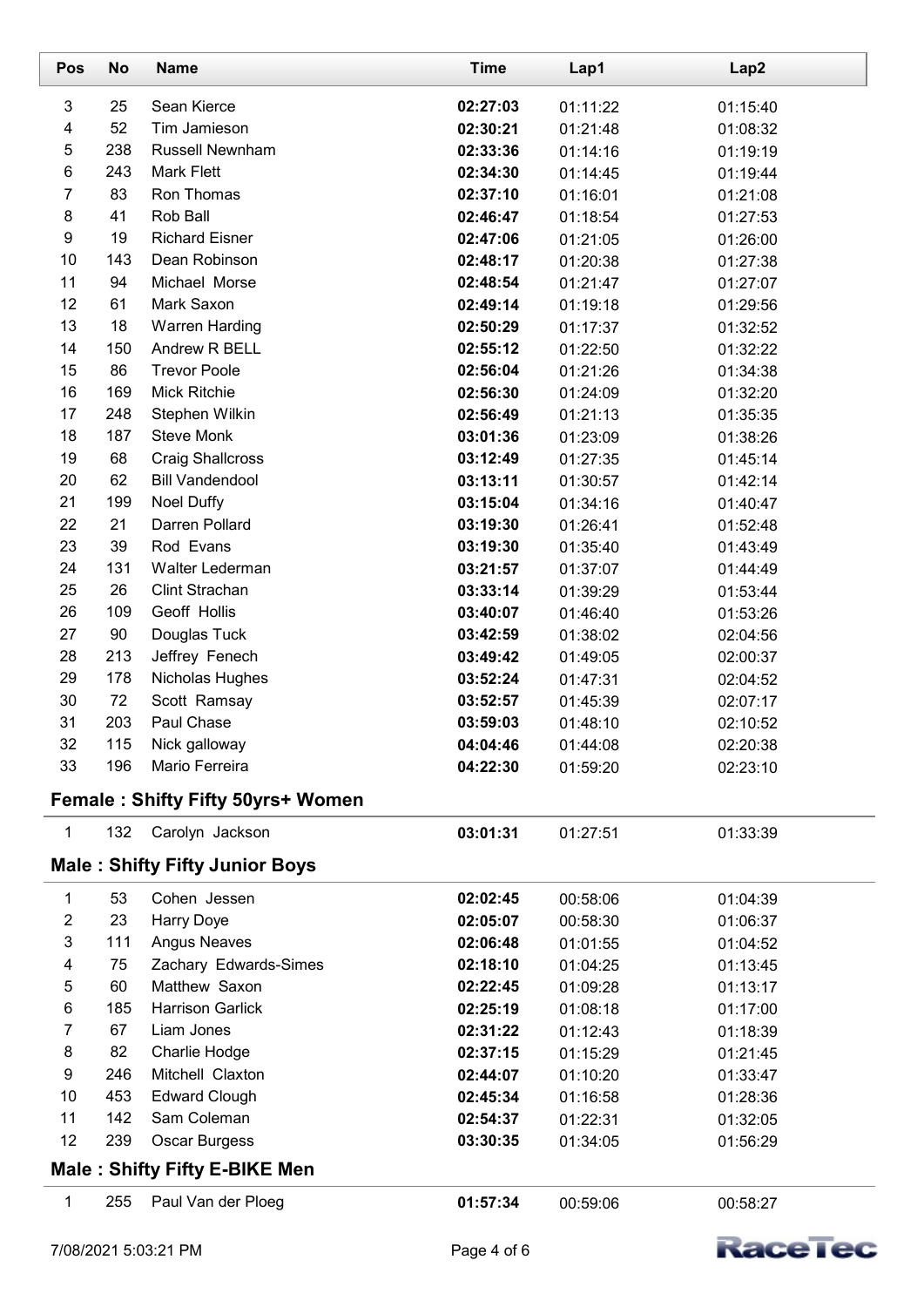| Pos            | <b>No</b>               | <b>Name</b>                         | <b>Time</b> | Lap1     | Lap2     |
|----------------|-------------------------|-------------------------------------|-------------|----------|----------|
| $\overline{2}$ | 141                     | <b>Matt Palmer</b>                  | 01:59:42    | 00:59:52 | 00:59:50 |
| 3              | 51                      | Scott Farrar                        | 02:01:16    | 00:59:42 | 01:01:33 |
| 4              | 74                      | Nathan Stott                        | 02:04:36    | 01:01:05 | 01:03:31 |
| 5              | 29                      | Josh Smetona                        | 02:05:50    | 01:01:52 | 01:03:57 |
| 6              | 256                     | <b>Andrew Bell</b>                  | 02:25:42    | 01:09:58 | 01:15:43 |
|                |                         | <b>Male: Shifty Shorty Open Men</b> |             |          |          |
| 1              | 120                     | Ben Vaughan                         | 01:07:06    | 01:07:06 |          |
| $\overline{2}$ | 427                     | <b>Patrick Bindges</b>              | 01:12:09    | 01:12:09 |          |
| 3              | 145                     | Ruben de Silva-Smith                | 01:13:32    | 01:13:32 |          |
| 4              | 432                     | Michael McNamara                    | 01:15:31    | 01:15:31 |          |
| 5              | 423                     | Hamish O'Neill                      | 01:15:44    | 01:15:44 |          |
| 6              | 438                     | Peter Anikijenko                    | 01:15:54    | 01:15:54 |          |
| $\overline{7}$ | 193                     | Mark Geary                          | 01:17:42    | 01:17:42 |          |
| 8              | 413                     | Gerard Van raaphorst                | 01:18:19    | 01:18:19 |          |
| 9              | 217                     | <b>Francois Bationo</b>             | 01:18:33    | 01:18:33 |          |
| 10             | 400                     | Anders Stenhouse                    | 01:19:05    | 01:19:05 |          |
| 11             | 448                     | Michael South                       | 01:26:14    | 01:26:14 |          |
| 12             | 140                     | John Box                            | 01:26:27    | 01:26:27 |          |
| 13             | 108                     | <b>Gerard Fauvrelle</b>             | 01:27:22    | 01:27:22 |          |
| 14             | 443                     | Wes Touzel                          | 01:28:35    | 01:28:35 |          |
| 15             | 455                     | Jake Sutherland                     | 01:29:25    | 01:29:25 |          |
| 16             | 402                     | <b>Tim Belleville</b>               | 01:29:41    | 01:29:41 |          |
| 17             | 410                     | Jarrod McCallum                     | 01:30:00    | 01:30:00 |          |
| 18             | 434                     | James Burkitt                       | 01:35:16    | 01:35:16 |          |
| 19             | 433                     | Renier de Klerk                     | 01:37:48    | 01:37:48 |          |
| 20             | 436                     | <b>Bruce Tucker</b>                 | 01:38:12    | 01:38:12 |          |
| 21             | 403                     | Lachlan Wainwright                  | 01:38:57    | 01:38:57 |          |
| 22             | 147                     | Nathan McAvaney                     | 01:40:09    | 01:40:09 |          |
| 23             | 112                     | Matt Casey                          | 01:41:10    | 01:41:10 |          |
| 24             | 118                     | Aaron Capon                         | 01:41:17    | 01:41:17 |          |
| 25             | 13                      | Max Halpern                         | 01:43:34    | 01:43:34 |          |
| 26             | 446                     | <b>Travis Billings</b>              | 01:44:35    | 01:44:35 |          |
| 27             | 437                     | Justin Thompson                     | 01:45:05    | 01:45:05 |          |
| 28             | $\overline{\mathbf{4}}$ | lan Trevorrow                       | 01:45:14    | 01:45:14 |          |
| 29             | 435                     | John Watkins                        | 01:45:55    | 01:45:55 |          |
| 30             | 175                     | Mateo Rodriguez                     | 01:46:17    | 01:46:17 |          |
| 31             | 415                     | <b>Gregory Mundy</b>                | 01:47:02    | 01:47:02 |          |
| 32             | 447                     | <b>Christopher Melder</b>           | 01:47:38    | 01:47:38 |          |
| 33             | 233                     | <b>Brad Keating</b>                 | 01:49:14    | 01:49:14 |          |
| 34             | 205                     | Paul Leissner                       | 01:50:12    | 01:50:12 |          |
| 35             | 456                     | Cedric Berge                        | 01:50:36    | 01:50:36 |          |
| 36             | 406                     | tony desailly                       | 01:51:16    | 01:51:16 |          |
| 37             | 136                     | Jesse Hammond                       | 01:52:11    | 01:52:11 |          |
| 38             | 165                     | Nigel Oldham                        | 01:52:25    | 01:52:25 |          |
| 39             | 401                     | <b>MARK KILBOURNE</b>               | 01:52:38    | 01:52:38 |          |
| 40             | 210                     | Eugene Lachowicz                    | 01:57:50    | 01:57:50 |          |
| 41             | 409                     | <b>Heath Trathen</b>                | 02:05:05    | 02:05:05 |          |
| 42             | 445                     | Jason Gaffee                        | 02:05:31    | 02:05:31 |          |
| 43             | 444                     | Michael Harper                      | 02:05:33    | 02:05:33 |          |
| 44             | 162                     | Sam Green                           | 02:09:30    | 02:09:30 |          |

L